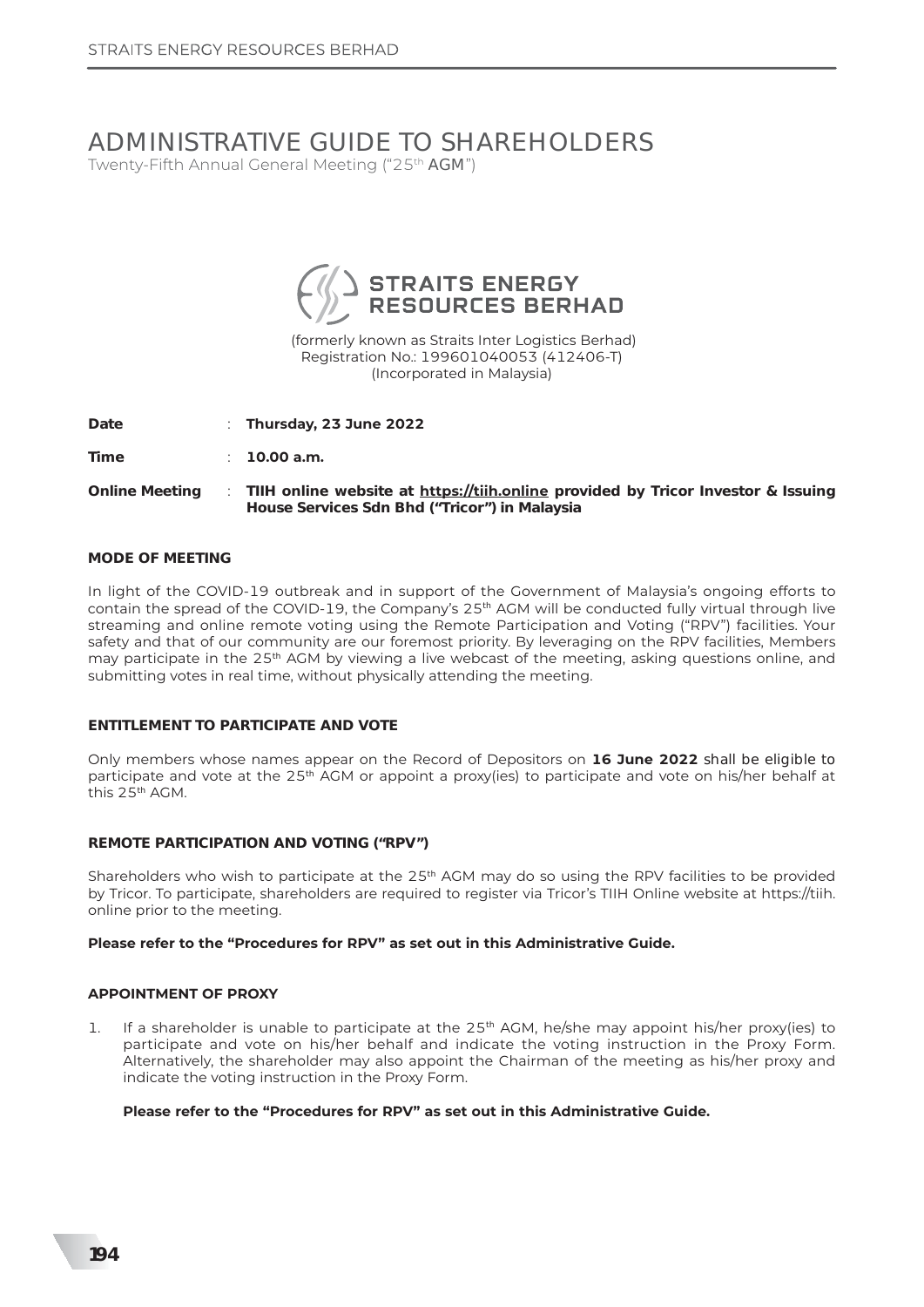## ADMINISTRATIVE GUIDE TO SHAREHOLDERS Twenty-Fifth Annual General Meeting ("25<sup>th</sup> AGM") *cont'd*

2. A Shareholder who has appointed a proxy or attorney or authorised representative to attend, participate and vote at this 25<sup>th</sup> AGM via RPV must request his/her proxy to register himself/herself for RPV at TIIH Online website at https://tiih.online.

#### **Please refer to the "Procedures for RPV" as set out in this Administrative Guide.**

- 3. Shareholders who appoint proxies or attorney or authorized representative(s) to participate via RPV in the 25<sup>th</sup> AGM must ensure that the duly executed proxy forms are deposited in a hard copy form or by electronic means to Tricor no later than Tuesday, 21 June 2022 at 10.00 a.m.
	- 3.1 In hard copy

The Proxy Form shall be deposited at the Share Registrar's office at Unit 32-01. Level 32. Tower A, Vertical Business Suite, Avenue 3, Bangsar South, No. 8, Jalan Kerinchi, 59200 Kuala Lumpur, Wilayah Persekutuan or alternatively, the Customer Service Centre at Unit G-3, Ground Floor, Vertical Podium, Avenue 3, Bangsar South, No. 8, Jalan Kerinchi, 59200 Kuala Lumpur.

3.2 By electronic means

The Proxy Form can be electronically lodged via Tricor's TIIH Online website at https://tiih.online OR email to is.enguiry@my.tricorglobal.com. Please refer to procedures for "Electronic Lodgement of Proxy Form" as set out in this Administrative Guide.

#### **POLL VOTING**

- 1. The voting at the 25<sup>th</sup> AGM will be conducted by poll in accordance with Paragraph 8.31(A) (1) of the ACE Market Listing Requirements of Bursa Malaysia Securities Berhad. For this purpose, the Company has appointed Tricor as poll administrator to conduct the poll voting electronically and Asia Securities Sdn Bhd as the scrutineers to verify the poll results.
- 2. Shareholders and proxies can proceed to vote on the resolutions at any time from the commencement of the meeting at 10.00 a.m. but before the end of the voting session which will be announced by the Chairman of the meeting.

#### Please refer to "Procedures for RPV" for guidance on how to vote remotely via TIIH Online.

#### SUBMISSION OF QUESTIONS PRIOR TO AND DURING THE 25<sup>TH</sup> AGM

- 1. Shareholders of the Company may submit questions relating to the resolutions to be tabled for approval at the 25<sup>th</sup> AGM. The Company will endeavor to address questions that are substantial and relevant during the meeting. If there is time constraint, the responses from the Company will be emailed to the shareholder at the earliest possible, after the meeting.
- 2. Shareholders may submit their questions prior to the 25<sup>th</sup> AGM via Tricor's TIIH Online website at https://tiih.online by selecting "e-Services" to login, pose questions and submit electronically no later than Tuesday, 21 June 2022 at 10.00 a.m.
- 3. Shareholders may also use the Ouery Box facility to transmit questions to the Board of Directors via the RPV facilities during live streaming of the 25<sup>th</sup> AGM. The Board will endeavor to answer the guestions received at the 25<sup>th</sup> AGM.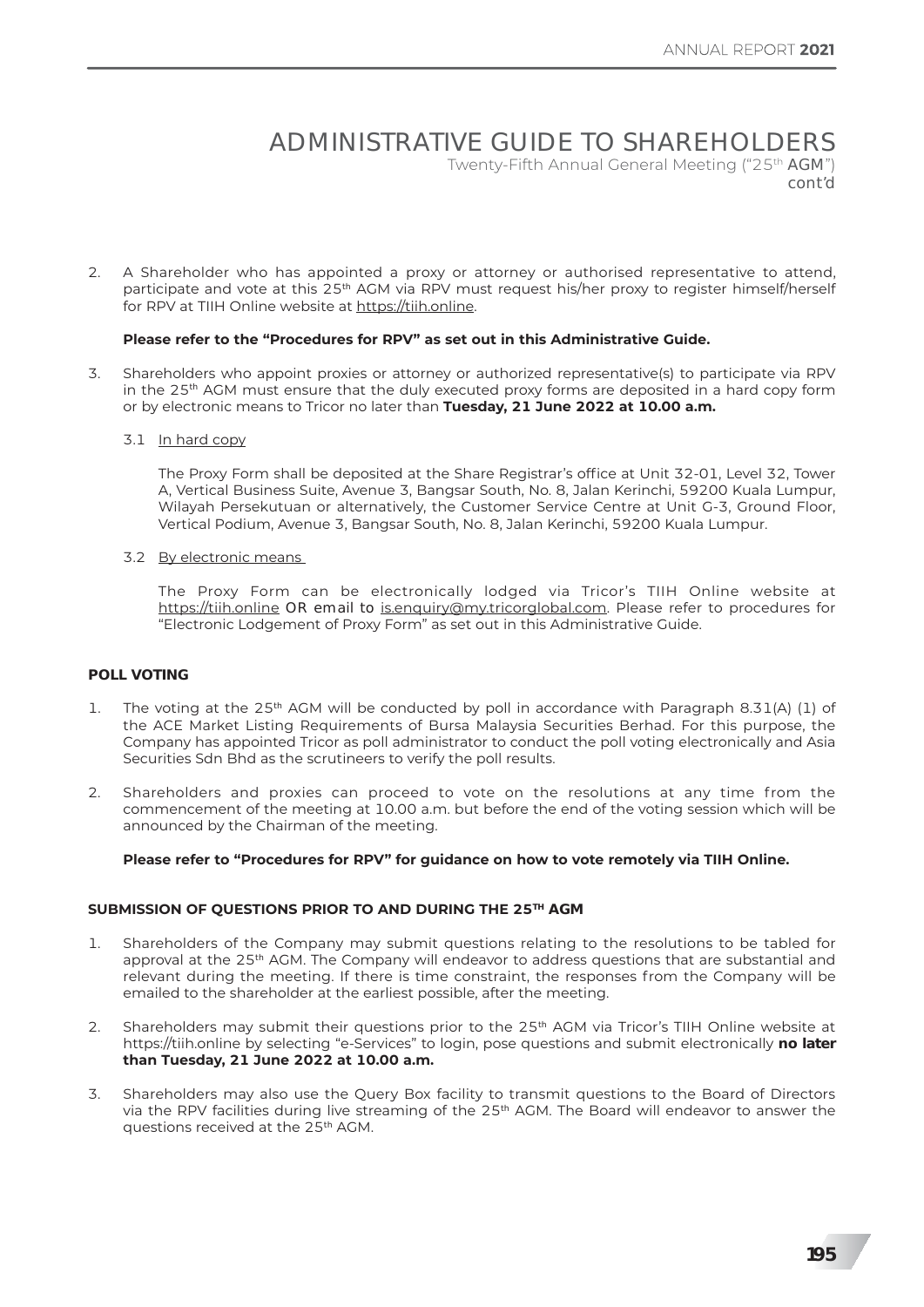# ADMINISTRATIVE GUIDE TO SHAREHOLDERS Twenty-Fifth Annual General Meeting ("25<sup>th</sup> AGM")

*cont'd*

#### **REOUEST FOR PRINTED COPY OF THE ANNUAL REPORT/CIRCULAR**

As a shareholder of the Company, you may request for a printed copy of the Annual Report/Circular at https://tiih.online by selecting "Request for Annual Report/Circular" under the "Investor Services" or alternatively, you may also make your request through telephone or e-mail to our Share Registrar at the number or e-mail address given below.

We will send it to you by ordinary post as soon as possible upon receipt of your request. However, please consider the environment before requesting for the printed copy of the said documents.

#### **NO DOOR GIFT/FOOD VOUCHER**

There will be **no distribution** of door gifts or food vouchers for the 25<sup>th</sup> AGM since the meeting will be conducted on virtual basis.

Straits would like to thank all its shareholders for their kind co-operation and understanding in these challenging times.

#### **PROCEDURES FOR RPV**

Shareholders/proxies/corporate representatives/attorneys who wish to participate the 25<sup>th</sup> AGM remotely using the RPV are to follow the requirements and procedures as summarized below:

|     | Procedure                                                         | Action                                                                                                                                                                                                                                                                                                                                                                                                         |  |  |  |  |
|-----|-------------------------------------------------------------------|----------------------------------------------------------------------------------------------------------------------------------------------------------------------------------------------------------------------------------------------------------------------------------------------------------------------------------------------------------------------------------------------------------------|--|--|--|--|
|     | BEFORE THE 25 <sup>TH</sup> AGM DAY                               |                                                                                                                                                                                                                                                                                                                                                                                                                |  |  |  |  |
| (a) | Register as a<br>user with TIIH<br>Online                         | Using your computer, access the website at https://tiih.online.<br>$\bullet$<br>Register as a user under the "e-Services". "select Create Account<br>by Individual Holder" Refer to the tutorial guide posted on the<br>homepage for assistance.                                                                                                                                                               |  |  |  |  |
|     |                                                                   | Registration as a user will be approved within one (1) working<br>day and you will be notified via e-mail.                                                                                                                                                                                                                                                                                                     |  |  |  |  |
|     |                                                                   | If you are already a user with TIIH Online, you are not required<br>to register again. You will receive an e-mail to notify you that<br>the remote participation is available for registration at TIIH<br>Online.                                                                                                                                                                                              |  |  |  |  |
| (b) | Submit your<br>request to attend 25 <sup>th</sup><br>AGM remotely | Registration is open from Friday, 29 April 2022 until such<br>time before the voting session ends at the 25 <sup>th</sup> AGM on<br>Thursday, 23 June 2022. Shareholder(s) or proxy(ies) or<br>corporate representative(s) or attorney(s) are required to pre-<br>register their attendance for the 25 <sup>th</sup> AGM to ascertain their<br>eligibility to practice the 25 <sup>th</sup> AGM using the RPV. |  |  |  |  |
|     |                                                                   | Login with your user ID (i.e. e-mail address) and password and<br>$\bullet$<br>select the corporate event: "(REGISTRATION) STRAITS 25TH<br>AGM".                                                                                                                                                                                                                                                               |  |  |  |  |
|     |                                                                   | Read and agree to the Terms & Conditions and confirm the<br>Declaration.                                                                                                                                                                                                                                                                                                                                       |  |  |  |  |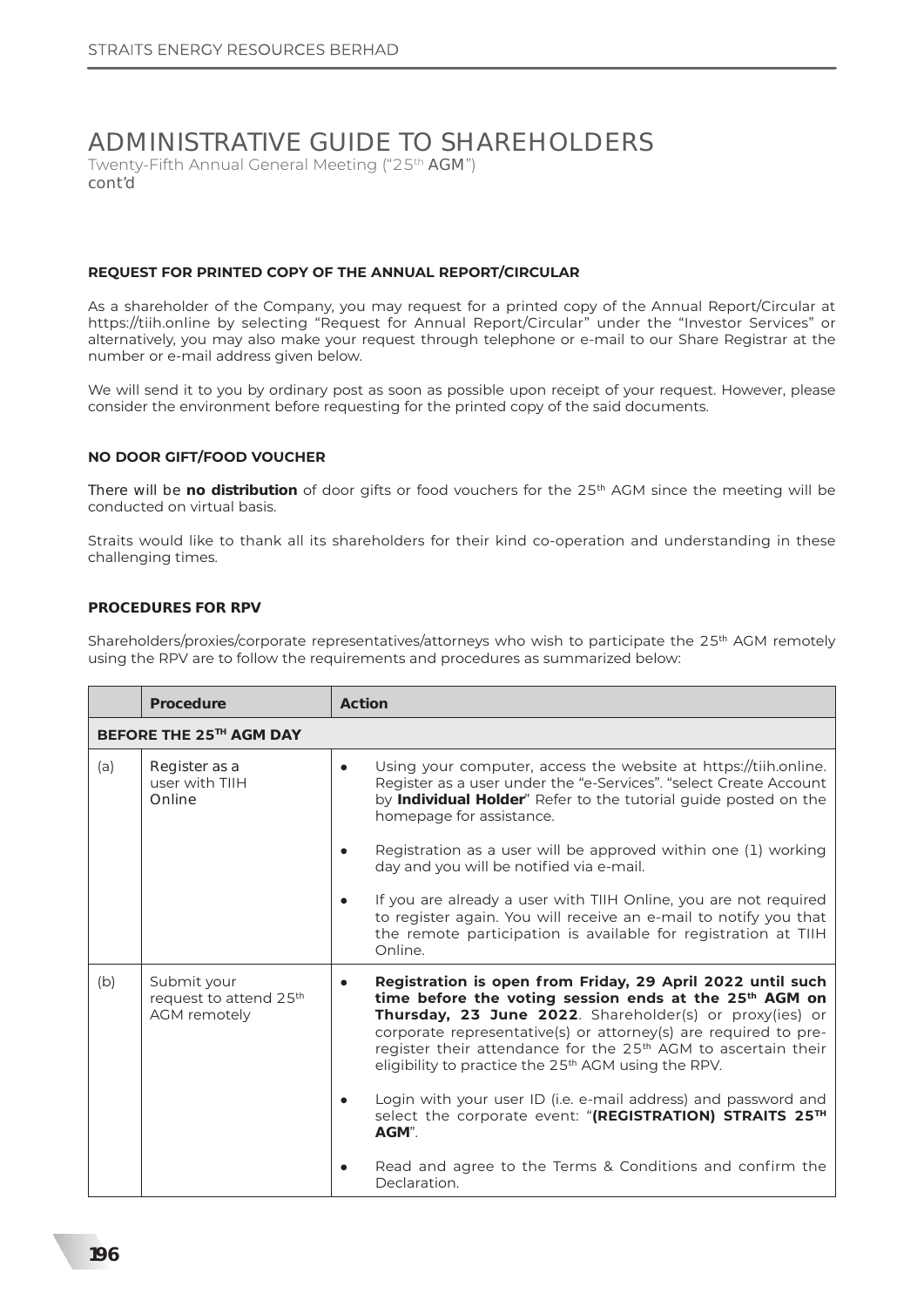## ADMINISTRATIVE GUIDE TO SHAREHOLDERS Twenty-Fifth Annual General Meeting ("25th AGM") *cont'd*

|                                  | <b>Procedure</b>                                                           | <b>Action</b>                                                                                                                                                                                                                                                                                                                                      |  |  |
|----------------------------------|----------------------------------------------------------------------------|----------------------------------------------------------------------------------------------------------------------------------------------------------------------------------------------------------------------------------------------------------------------------------------------------------------------------------------------------|--|--|
| BEFORE THE 25TH AGM DAY (cont'd) |                                                                            |                                                                                                                                                                                                                                                                                                                                                    |  |  |
| (b)                              | Submit your<br>request to attend 25 <sup>th</sup><br>AGM remotely (cont'd) | Select "Register for Remote Participation and Voting".<br>$\bullet$<br>Review your registration and proceed to register.<br>$\bullet$                                                                                                                                                                                                              |  |  |
|                                  |                                                                            | System will send an e-mail to notify that your registration for<br>$\bullet$<br>remote participation is received and will be verified.                                                                                                                                                                                                             |  |  |
|                                  |                                                                            | After verification of your registration against the General<br>$\bullet$<br>Meeting Record of Depositors as at 16 June 2022, the system<br>will send you an e-mail after 21 June 2022 to approve or reject<br>your registration for remote participation.                                                                                          |  |  |
|                                  |                                                                            | (Note: Please allow sufficient time for approval of new user of TIIH<br>Online and registration for the RPV).                                                                                                                                                                                                                                      |  |  |
|                                  | ON THE DAY OF THE 25TH AGM                                                 |                                                                                                                                                                                                                                                                                                                                                    |  |  |
| (c)                              | Login to<br>TIIH Online                                                    | Login with your user ID and password for remote participation<br>$\bullet$<br>at the 25 <sup>th</sup> AGM at any time from <b>9.00 a.m.</b> i.e. 1 hour before<br>the commencement of the 25 <sup>th</sup> AGM on Thursday, 23 June<br>2022 at 10.00 a.m.                                                                                          |  |  |
| (d)                              | Participate<br>through Live<br>Streaming                                   | Select the corporate event: "(LIVE STREAM MEETING) STRAITS<br>$\bullet$<br>25TH AGM" to engage in the proceedings of the 25th AGM<br>remotely.                                                                                                                                                                                                     |  |  |
|                                  |                                                                            | If you have any question for the Chairman / Board, you may use<br>the query box to transmit your question. The Chairman / Board<br>will endeavor to respond to questions submitted by remote<br>participants during the AGM. If there is time constraint, the<br>responses will be e-mailed to you at the earliest possible, after<br>the meeting. |  |  |
| (e)                              | <b>Online Remote</b><br>Voting                                             | Voting session commences from 10.00 a.m. on Thursday, 23<br>$\bullet$<br>June 2022 until a time when the Chairman announces the<br>completion of the voting session of the 25 <sup>th</sup> AGM.                                                                                                                                                   |  |  |
|                                  |                                                                            | Select the corporate event: "(REMOTE VOTING) STRAITS 25TH<br>AGM" or if you are on the live stream meeting page, you can<br>select "GO TO REMOTE VOTING PAGE" button below the Query<br>Box.                                                                                                                                                       |  |  |
|                                  |                                                                            | Read and agree to the Terms & Conditions and confirm the<br>Declaration.                                                                                                                                                                                                                                                                           |  |  |
|                                  |                                                                            | Select the CDS account that represents your shareholdings.<br>$\bullet$                                                                                                                                                                                                                                                                            |  |  |
|                                  |                                                                            | Indicate your votes for the resolutions that are tabled for voting.<br>$\bullet$                                                                                                                                                                                                                                                                   |  |  |
|                                  |                                                                            | Confirm and submit your votes.<br>$\bullet$                                                                                                                                                                                                                                                                                                        |  |  |
| (f)                              | End of remote<br>participation                                             | Upon the announcement by the Chairman on the closure of the<br>$\bullet$<br>25 <sup>th</sup> AGM, the live streaming will end.                                                                                                                                                                                                                     |  |  |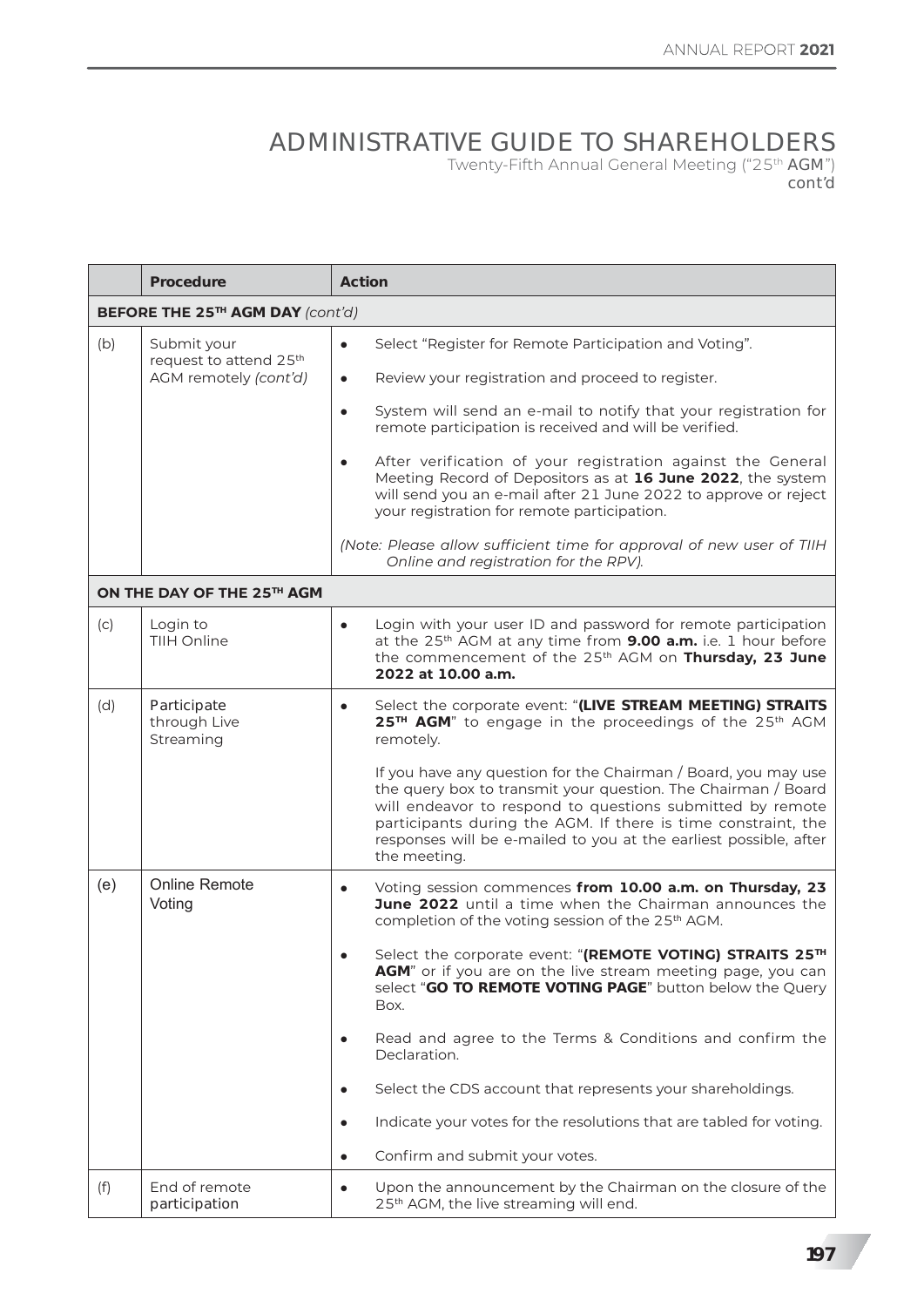# ADMINISTRATIVE GUIDE TO SHAREHOLDERS

Twenty-Fifth Annual General Meeting ("25th AGM") cont'd

#### Note to users of the RPV facilities:

- Should your application to join the meeting be approved, we will make available to you the rights to  $\mathbf{1}$ . join the live streamed meeting and to vote remotely. Your login to TIIH Online on the day of meeting will indicate your presence at the virtual meeting.
- The quality of your connection to the live broadcast is dependent on the bandwidth and stability of  $2.$ the internet at your location and the device you use.
- In the event you encounter any issues with logging-in, connection to the live streamed meeting or  $\overline{3}$ . online voting, kindly call Tricor Help Line at 011-40805616 / 011-40803168 / 011-40803169 / 011-40803170 for assistance or e-mail to tiih.online@my.tricorglobal.com for assistance.

#### ELECTRONIC LODGEMENT OF PROXY FORM

The procedures to lodge your proxy form electronically via Tricor's TIIH Online website are summarized below:

|     | Procedure                                   | Action                                                                                                                                                                                                               |  |  |  |
|-----|---------------------------------------------|----------------------------------------------------------------------------------------------------------------------------------------------------------------------------------------------------------------------|--|--|--|
| i)  | <b>Steps for individual Shareholders</b>    |                                                                                                                                                                                                                      |  |  |  |
| (a) | Register as a User<br>with TIIH Online      | Using your computer, please access the website at<br>$\bullet$<br>https://tiih.online. Register as a user under the "e-Services".<br>Please do refer to the tutorial guide posted on the homepage for<br>assistance. |  |  |  |
|     |                                             | If you are already a user with TIIH Online, you are not required to<br>register again.                                                                                                                               |  |  |  |
| (b) | Proceed with<br>submission<br>of Proxy Form | After the release of the Notice of Meeting by the Company, login<br>$\bullet$<br>with your user name (i.e. email address) and password.                                                                              |  |  |  |
|     |                                             | Select the corporate event: Straits 25 <sup>th</sup> AGM "Submission of<br>$\bullet$<br>Proxy Form".                                                                                                                 |  |  |  |
|     |                                             | Read and agree to the Terms & Conditions and confirm the<br>Declaration.                                                                                                                                             |  |  |  |
|     |                                             | Insert your CDS account number and indicate the number of<br>shares for your proxy(s) to vote on your behalf.                                                                                                        |  |  |  |
|     |                                             | Appoint your proxy(s) and insert the required details of your<br>$\bullet$<br>proxy(s) or appoint Chairman as your proxy.                                                                                            |  |  |  |
|     |                                             | Indicate your voting instructions - FOR or AGAINST, otherwise<br>$\bullet$<br>your proxy will decide your vote.                                                                                                      |  |  |  |
|     |                                             | Review and confirm your proxy(s) appointment.<br>$\bullet$                                                                                                                                                           |  |  |  |
|     |                                             | Print proxy form for your record.                                                                                                                                                                                    |  |  |  |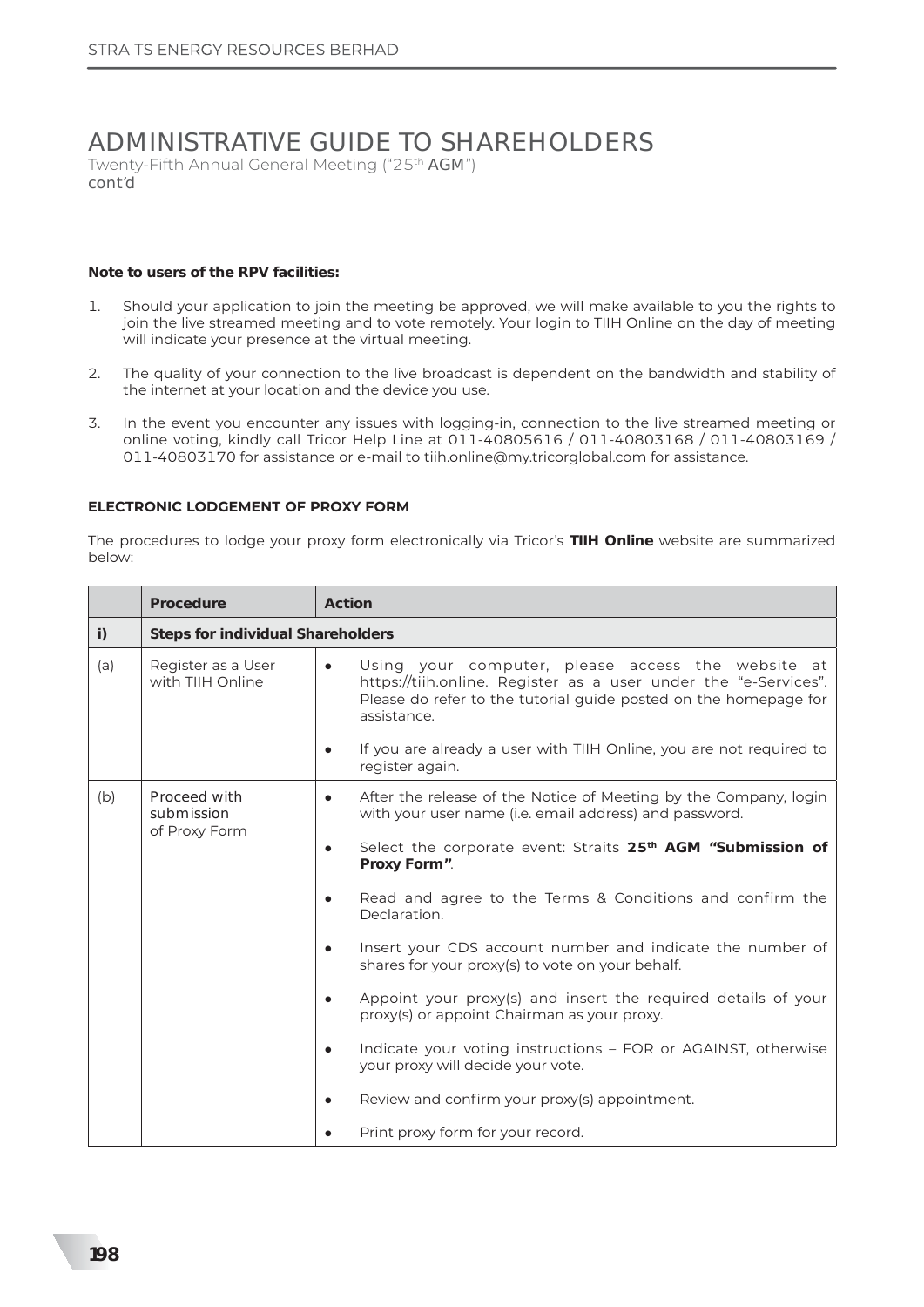## ADMINISTRATIVE GUIDE TO SHAREHOLDERS Twenty-Fifth Annual General Meeting ("25<sup>th</sup> AGM") cont'd

|     | Procedure                                           | <b>Action</b>                                                                                                                                                                                                                                                                                                           |  |  |  |
|-----|-----------------------------------------------------|-------------------------------------------------------------------------------------------------------------------------------------------------------------------------------------------------------------------------------------------------------------------------------------------------------------------------|--|--|--|
| ii) | Steps for corporation or institutional shareholders |                                                                                                                                                                                                                                                                                                                         |  |  |  |
| (a) | Register as a User<br>with TIIH Online              | Access TIIH Online at https://tiih.online.<br>$\bullet$<br>Under e-Services, the authorized or nominated representative<br>$\bullet$                                                                                                                                                                                    |  |  |  |
|     |                                                     | of the corporation or institutional shareholder selects "Create<br>Account by Representative of Corporate Holder".                                                                                                                                                                                                      |  |  |  |
|     |                                                     | Complete the registration form and upload the required<br>$\bullet$<br>documents.                                                                                                                                                                                                                                       |  |  |  |
|     |                                                     | Registration will be verified, and you will be notified by email<br>$\bullet$<br>within one (1) to two (2) working days.                                                                                                                                                                                                |  |  |  |
|     |                                                     | Proceed to activate your account with the temporary password<br>given in the email and re-set your own password.                                                                                                                                                                                                        |  |  |  |
|     |                                                     | Note: The representative of a corporation or institutional shareholder<br>must register as a user in accordance with the above steps<br>before he/she can subscribe to this corporate holder electronic<br>proxy submission. Please contact our Share Registrar if you<br>need clarifications on the user registration. |  |  |  |
| (b) | Proceed with<br>submission<br>of Proxy Form         | Login to TIIH Online at https://tiih.online<br>$\bullet$                                                                                                                                                                                                                                                                |  |  |  |
|     |                                                     | Select the corporate exercise name: Straits 25 <sup>th</sup> AGM "Submission<br>$\bullet$<br>of Proxy Form".                                                                                                                                                                                                            |  |  |  |
|     |                                                     | Agree to the Terms & Conditions and Declaration.<br>$\bullet$                                                                                                                                                                                                                                                           |  |  |  |
|     |                                                     | Proceed to download the file format for "Submission of Proxy<br>$\bullet$<br>Form" in accordance with the Guidance Note set therein.                                                                                                                                                                                    |  |  |  |
|     |                                                     | Prepare the file for the appointment of proxies by inserting the<br>$\bullet$<br>required data.                                                                                                                                                                                                                         |  |  |  |
|     |                                                     | Submit the proxy appointment file.<br>$\bullet$                                                                                                                                                                                                                                                                         |  |  |  |
|     |                                                     | Login to TIIH Online, select corporate exercise name: Straits 25 <sup>th</sup><br>$\bullet$<br>AGM "Submission of Proxy Form".                                                                                                                                                                                          |  |  |  |
|     |                                                     | Proceed to upload the duly completed proxy appointment file.<br>$\bullet$                                                                                                                                                                                                                                               |  |  |  |
|     |                                                     | Select "Submit" to complete your submission.                                                                                                                                                                                                                                                                            |  |  |  |
|     |                                                     | Print the confirmation report of your submission for your record.                                                                                                                                                                                                                                                       |  |  |  |

### **REVOCATION OF PROXY**

If you have submitted your Form of Proxy and subsequently decide to appoint another person or wish to participate in our virtual AGM by yourself, please write to **is.enquiry@my.tricorglobal.com** to revoke the earlier appointed proxy forty-eight (48) hours before the 25<sup>th</sup> AGM. On revocation, your proxy(ies) will not be allowed to participate in the 25<sup>th</sup> AGM. In such an event, you should advise your proxy accordingly.